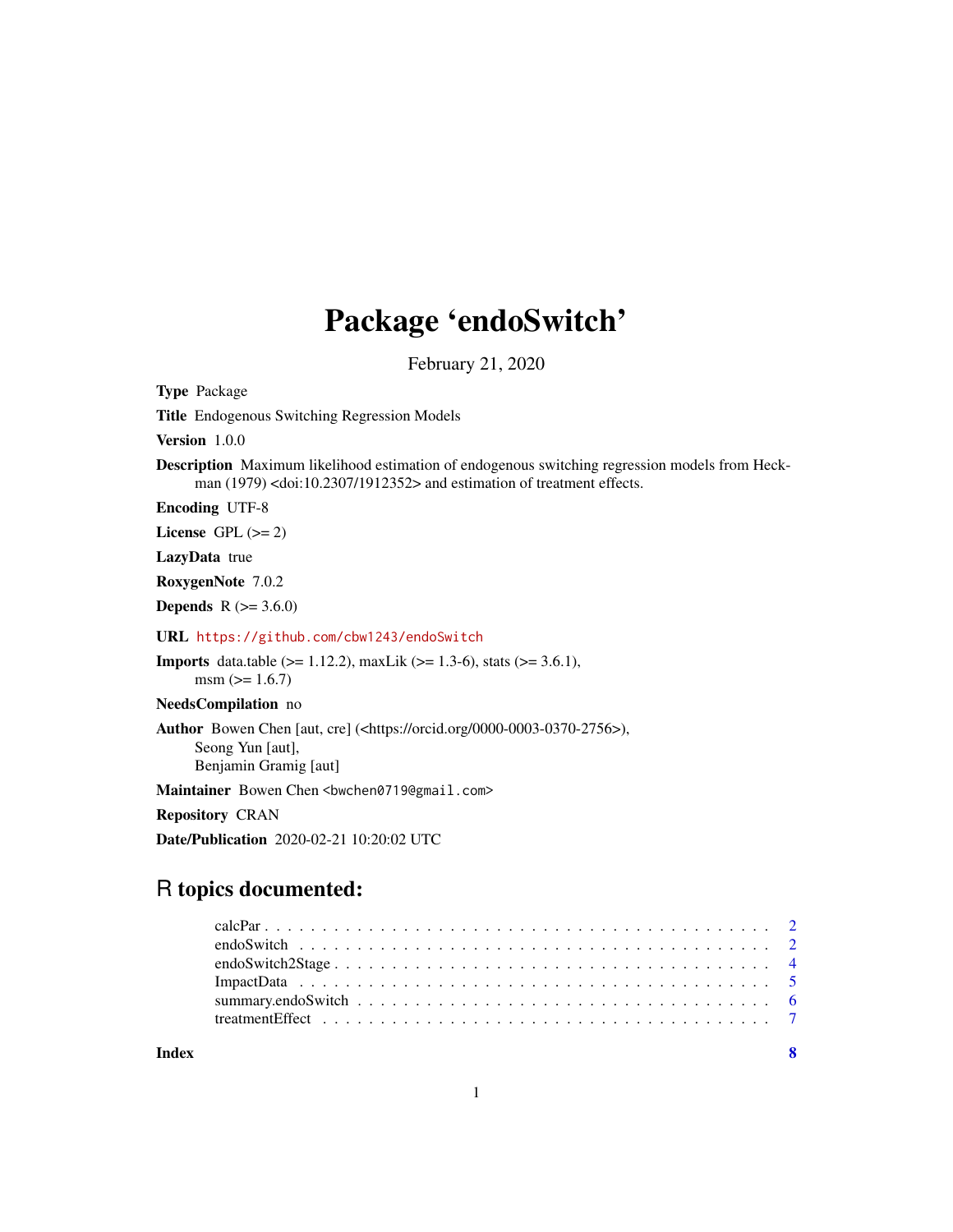<span id="page-1-0"></span>

# Description

This R function provides estimates of original distribution parameters (sigma and rho) from the estimates of transformed distribution parameters using the delta method.

#### Usage

calcPar(Results)

# Arguments

Results A maxLik object that is estimated by the endoSwitch function.

#### Value

A matrix that reports the estimates of original distribution parameters. sigma is standard deviation, and rho is correlation coefficient.

endoSwitch *Endogenous Switching Regression Models*

#### Description

This is the main interface for the endoSwitch package to estimate the endogenous switching regression models (Heckman, 1979).

#### Usage

```
endoSwitch(
  data,
  OutcomeDep,
  SelectDep,
  OutcomeCov,
  SelectCov,
  Weight = NA,
  treatEffect = TRUE,
  method = "BFGS",
  start = NULL,
  verbose = FALSE,
  ...
)
```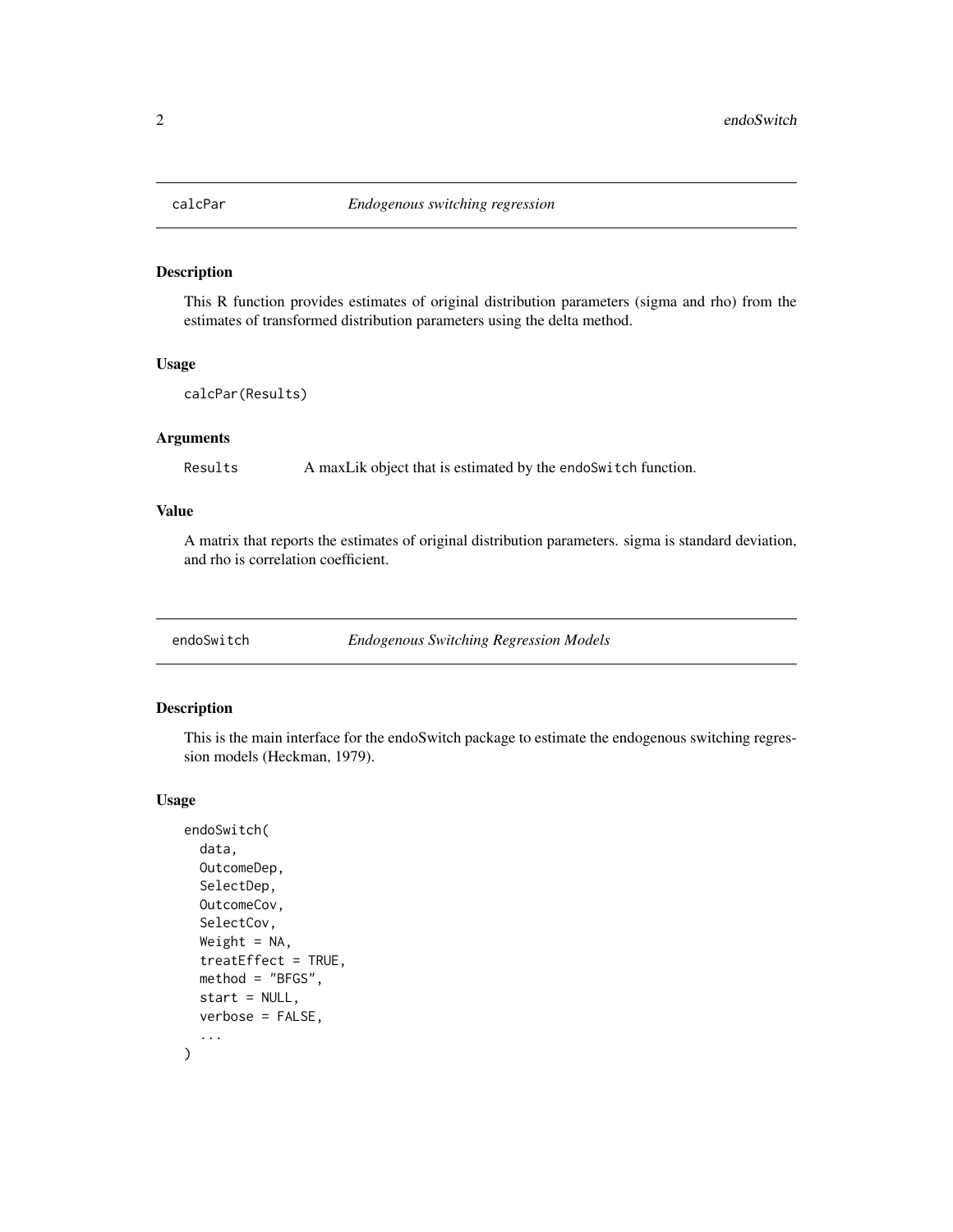#### <span id="page-2-0"></span>endoSwitch 3

#### Arguments

| data        | a data frame. Data for running the regression analysis.                                                                                                                      |
|-------------|------------------------------------------------------------------------------------------------------------------------------------------------------------------------------|
| OutcomeDep  | character. Dependent variable in the outcome equation.                                                                                                                       |
| SelectDep   | character. Dependent variable in the Selection model. The variable must be<br>binary $(0 \text{ or } 1)$ .                                                                   |
| OutcomeCov  | character vector. Covariates in the outcome equation.                                                                                                                        |
| SelectCov   | character vector. Covariates in the selection equation.                                                                                                                      |
| Weight      | optional character. Name of the weight variable in the dataset, or NA (equal<br>weight).                                                                                     |
| treatEffect | TRUE/FALSE. If TRUE, average treatment effects will be calculated and returned.<br>If FALSE, expected outcome values will be calculated and returned.                        |
| method      | character. Maximization method to be used. The default is "BFGS" (for Broyden-<br>Fletcher-Goldfarb-Shanno). Other methods can also be used. See maxLik.                     |
| start       | optional numeric vector. Used as initial values of parameters for maximization<br>purpose. If NULL, the coefficient estimates from the two-stage estimation will<br>be used. |
| verbose     | TRUE/FALSE. Choose to show the status of optimization or not.                                                                                                                |
| .           | Other parameters to be passed to the selected maximization routine. See max Lik.                                                                                             |

#### Details

This function estimates the endogenous switching regression model using the full maximum likelihood estimation method. In this model, a selection equation sorts observation units over two different regimes (e.g., treated and not-treated, or adopter and non-adopter), and two outcome equations that determine the outcome. Estimation of the model relies on joint normality of the error terms in the three-equation system (the selection equation plus two outcome equations). The model is estimated by maximizing the joint likelihood function that is provided in Lokshin and Sajaia (2004).

The endoSwitch uses the maxLik function in the maxLik package to do the optimization. The function automatically searches for starting values for maximization using the results from two-stage estimation following Maddala (1986, chapter 8). Though not recommended, users may provide starting values manually. Assume that you have M variables (including the constant) in the selection equation, and N variables (including the constant) in each outcome equation. Then you need  $(M + 2*N + 4)$  starting values. The first M values are for the variables in the selection equation (last value for the constant), followed by N values for the outcome equation for the non-treated individuals (SelectDep =  $0$ ), and another N values for the outcome equation for the treated individuals (SelectDep  $= 1$ ). The last four values are: sigma in outcome equation for the non-treated, sigma in outcome equation for the treated, rho in outcome equation for the non-treated, rho in outcome equation for the treated.

If treatEffect = TRUE, the endoSwitch function will report average treatment effects (for the treated or untreated) as well as heterogeneity effects. A detailed description of these effects is provided in Di Falco, Veronesi, and Yesuf (2011, p.837). If treatEffect = FALSE, the endoSwitch function will report expected outcome values in a list of two dataframes: dataframe EYA1 reports actual (column EY1.A1) and counterfactual (column EY0.A1) expected outcome values for the treated; dataframe EYA0 reports actual (column EY0.A0) and counterfactual (column EY1.A0) expected outcome values for the untreated.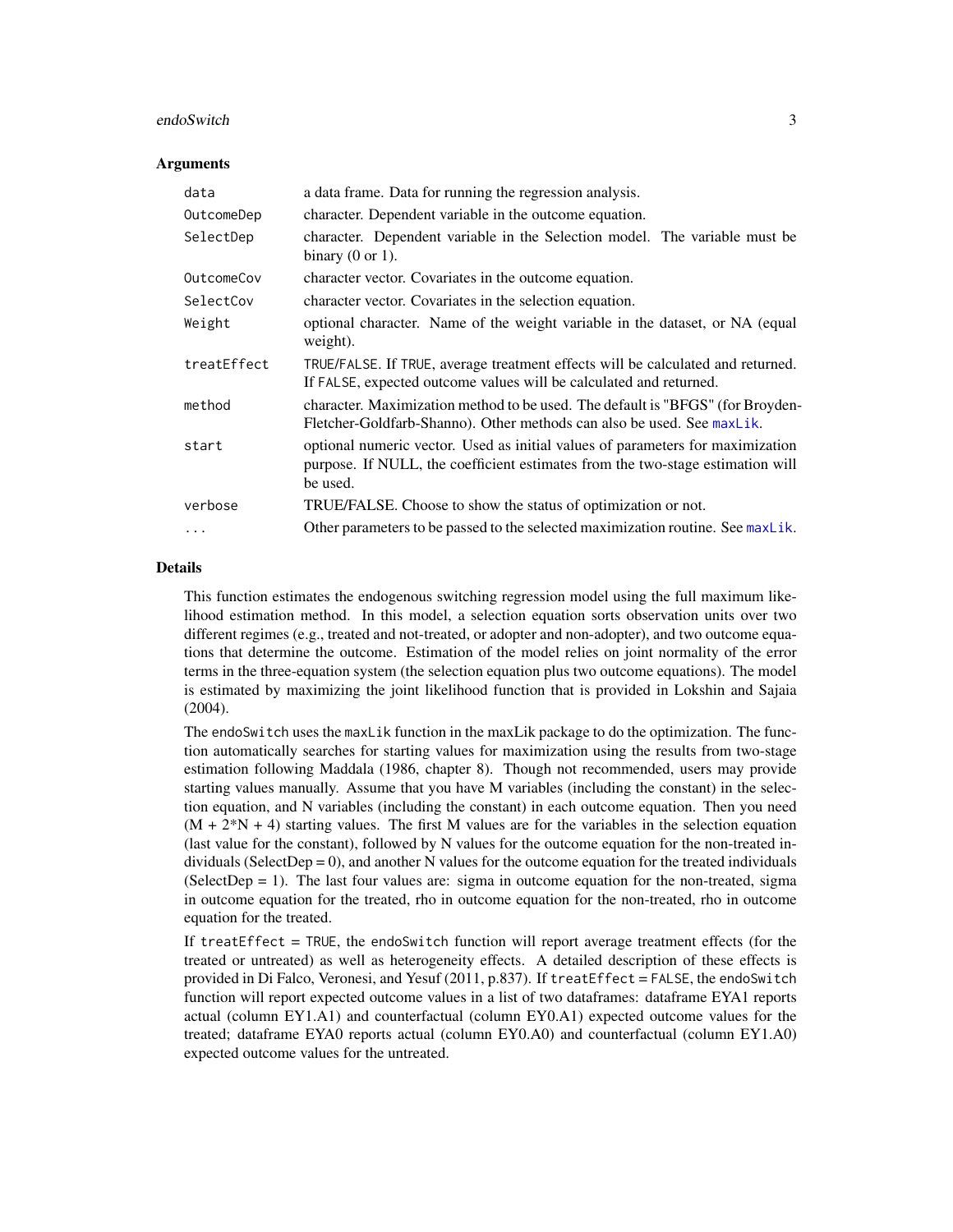A list containing three elements. The first element is an object of class "maxLik", which includes parameters in the selection equation, parameters in the outcome equations, and the transformed distributional parameters (parameters are transformed to faciliate maximization, as recommended by Lokshin and Sajaia (2004)). The second element contains the estimates of original distributional parameters (transformed back via the delta method). The third element contains a table reporting average treatment effects or a list of expected outcome values, depending on users' choice of treatEffect.

#### References

Lokshin, Michael, and Roger B. Newson. "Impact of Interventions on Discrete Outcomes: Maximum Likelihood Estimation of the Binary Choice Models with Binary Endogenous Regressors." Stata Journal 11, no. 3 (2011): 368–85.

Heckman, James J. "Sample Selection Bias as a Specification Error." Econometrica 47, no. 1 (1979): 153–61. https://doi.org/10.2307/1912352.

Maddala, G. S. "Limited-Dependent and Qualitative Variables in Econometrics." Cambridge Books. Cambridge University Press, 1986.

Di Falco, Salvatore, Marcella Veronesi, and Mahmud Yesuf. "Does Adaptation to Climate Change Provide Food Security? A Micro-Perspective from Ethiopia." American Journal of Agricultural Economics 93, no. 3 (2011): 829–46. https://doi.org/10.1093/ajae/aar006.

Abdulai, Abdul Nafeo. "Impact of Conservation Agriculture Technology on Household Welfare in Zambia." Agricultural Economics 47, no. 6 (2016): 729–41. https://doi.org/10.1111/agec.12269.

#### Examples

```
data(ImpactData) # Data are from Abdulai (2016)
OutcomeDep <- 'Output'
SelectDep <- 'CA'
OutcomeCov <- c('Age')
SelectCov <- c('Age', 'Perception')
endoReg <- endoSwitch(ImpactData, OutcomeDep, SelectDep, OutcomeCov, SelectCov)
```
summary(endoReg) # Summarize the regression results

endoSwitch2Stage *Endogenous switching regression*

#### **Description**

This function estimates the endogenous switching regression model via two-stage estimations (Maddala, 1986)

#### Usage

```
endoSwitch2Stage(data, OutcomeDep, SelectDep, OutcomeCov, SelectCov)
```
<span id="page-3-0"></span>

# Value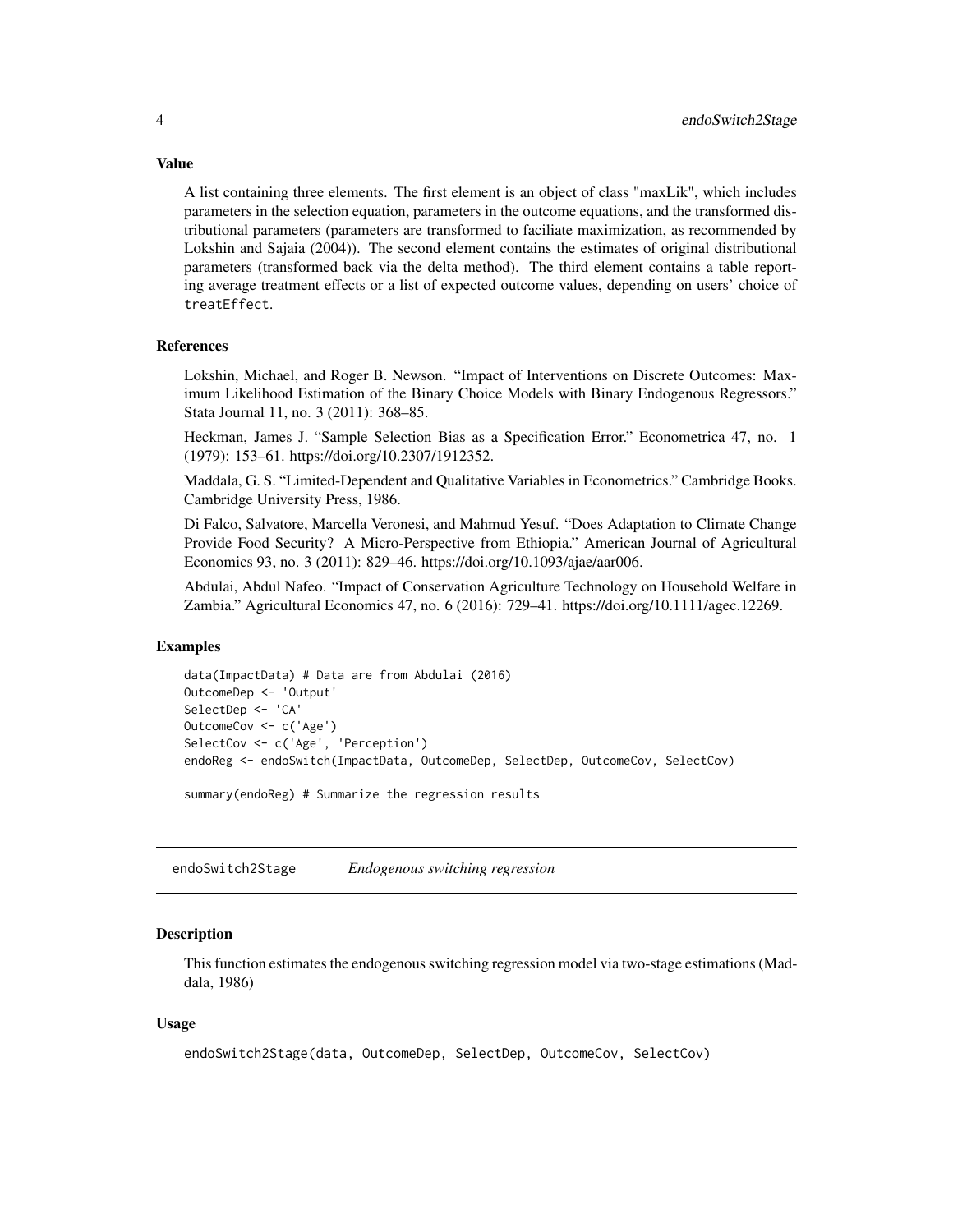# <span id="page-4-0"></span>ImpactData 5

#### Arguments

| data       | a data frame. Data for running the regression analysis.                                                    |
|------------|------------------------------------------------------------------------------------------------------------|
| OutcomeDep | character. Dependent variable in the outcome equation.                                                     |
| SelectDep  | character. Dependent variable in the Selection model. The variable must be<br>binary $(0 \text{ or } 1)$ . |
| OutcomeCov | character vector. Covariates in the outcome equation.                                                      |
| SelectCov  | character vector. Covariates in the selection equation.                                                    |

#### Details

The first stage uses a probit model to estimate the selection equation. The second stage uses ordinary least squares including the inverse mills ratios computed from the first stage estimation results to estimate the outcome equations.

## Value

A list containing regression results.

#### References

Maddala, G. S. "Limited-Dependent and Qualitative Variables in Econometrics." Cambridge Books. Cambridge University Press, 1986.

#### Examples

```
data(ImpactData)
OutcomeDep <- 'Output'
SelectDep <- 'CA'
OutcomeCov <- c('Age')
SelectCov <- c('Age', 'Perception')
Results <- endoSwitch2Stage(ImpactData, OutcomeDep, SelectDep, OutcomeCov, SelectCov)
# First stage regression results
summary(Results$FirstStageReg)
# Second stage regression results -- non-adopter
summary(Results$SecondStageReg.0)
# Second stage regression results -- adopter
summary(Results$SecondStageReg.1)
```
ImpactData *A dataset on adoption of conservation agriculture in Zambia*

#### Description

A dataset on adoption of conservation agriculture in Zambia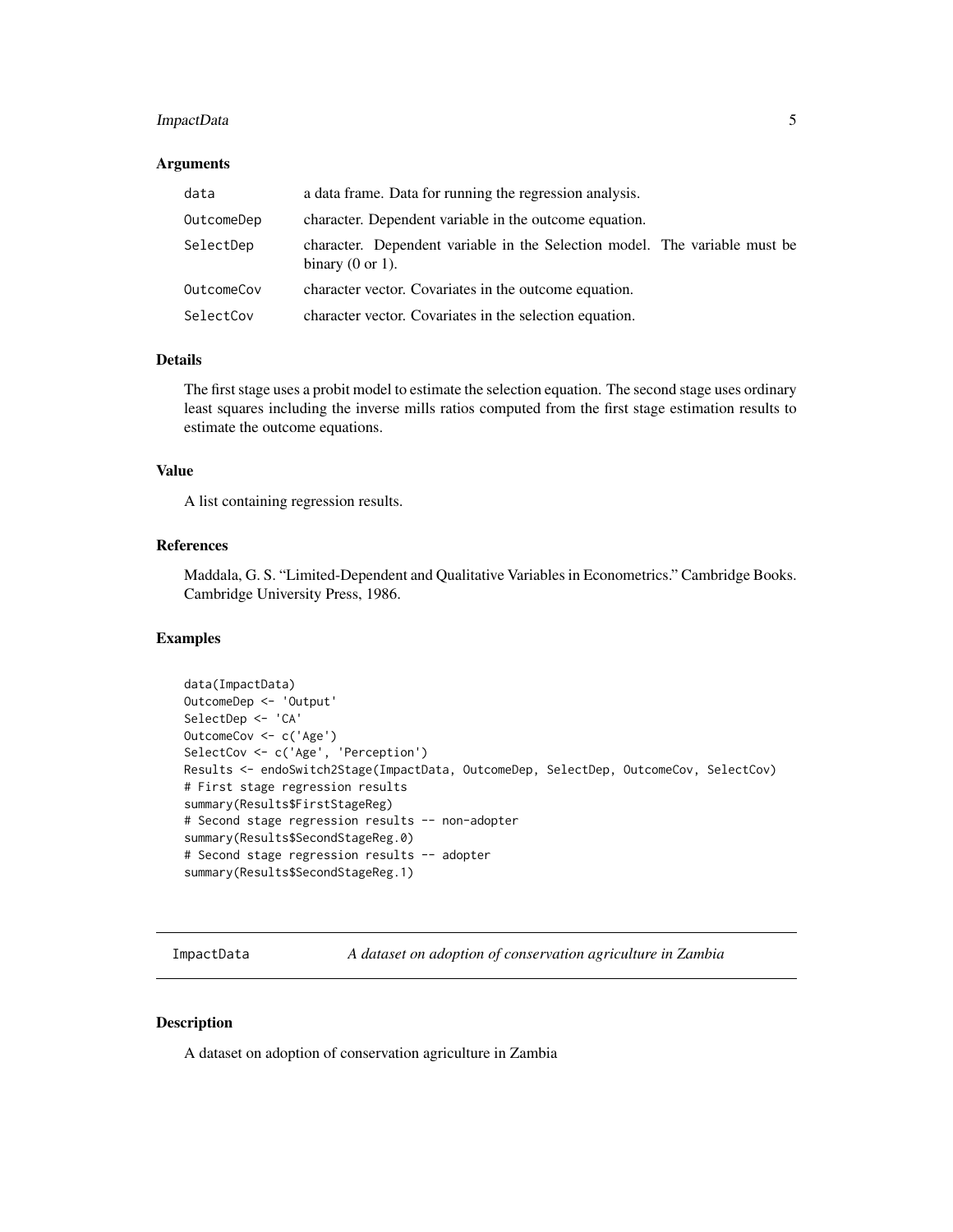#### <span id="page-5-0"></span>Usage

data(ImpactData)

# Format

An object of class data.table (inherits from data.frame) with 408 rows and 31 columns.

#### Source

Abdulai, Abdul Nafeo. "Impact of Conservation Agriculture Technology on Household Welfare in Zambia." Agricultural Economics 47, no. 6 (2016): 729–41. https://doi.org/10.1111/agec.12269.

#### References

Abdulai, Abdul Nafeo. "Impact of Conservation Agriculture Technology on Household Welfare in Zambia." Agricultural Economics 47, no. 6 (2016): 729–41. https://doi.org/10.1111/agec.12269.

# Examples

```
data(ImpactData)
summary(ImpactData)
```
summary.endoSwitch *Summarize the endogenous switching regression results.*

# Description

Summarize the endogenous switching regression results.

#### Usage

## S3 method for class 'endoSwitch' summary(object, ...)

# Arguments

| object   | Estimated endogenous switching regression model. |
|----------|--------------------------------------------------|
| $\cdots$ | Other elements.                                  |

# Value

A list containing the key regression results.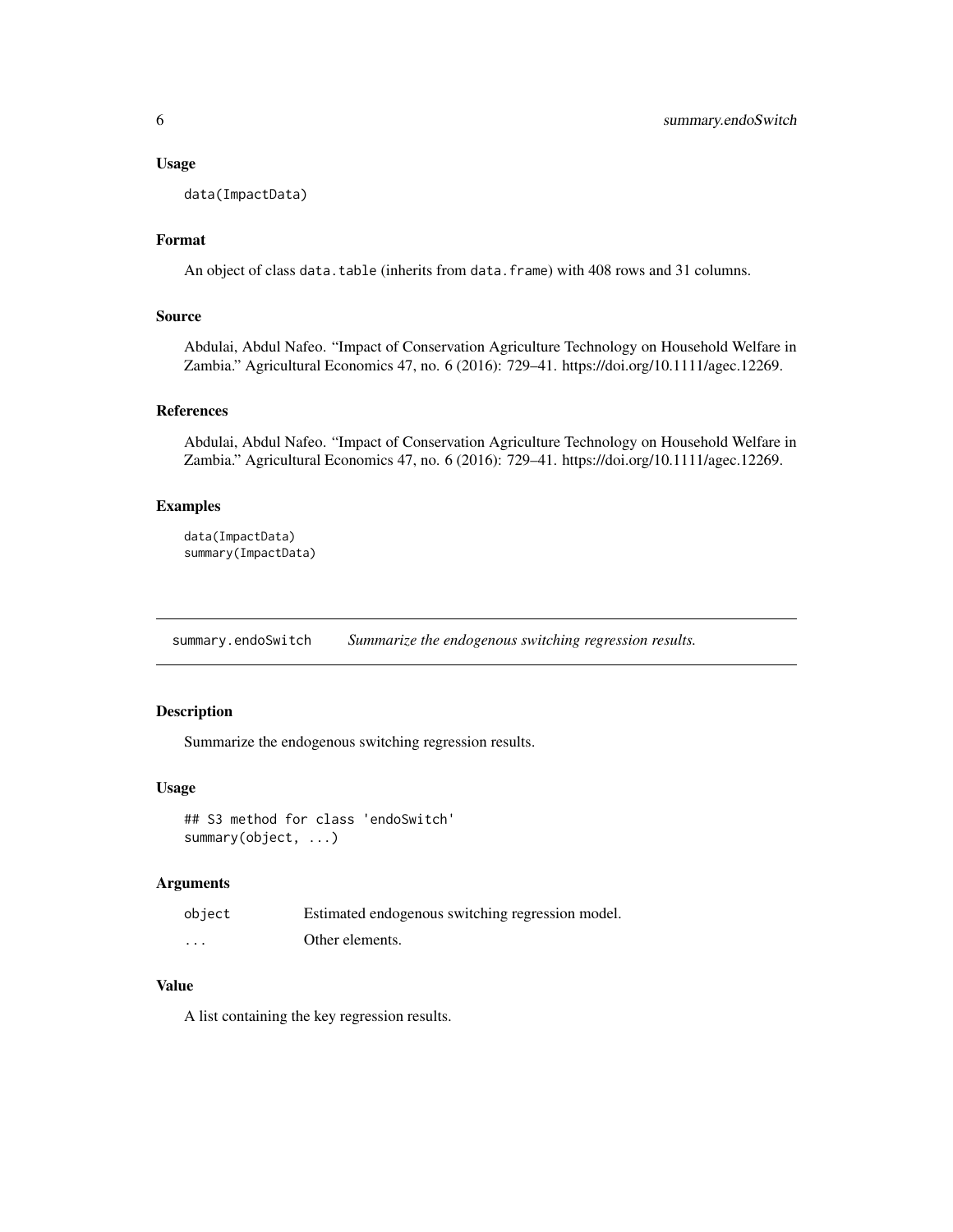<span id="page-6-0"></span>treatmentEffect *Endogenous switching regression*

# Description

This function calculates average treatment effects and heterogeneity effects from an estimated endogenous switching regression model.

#### Usage

```
treatmentEffect(
 Results,
  data,
 OutcomeDep,
  SelectDep,
 OutcomeCov,
  SelectCov,
  treatEffect
)
```
# Arguments

| Results     | Estimated endogenous switching regression model.                                                           |
|-------------|------------------------------------------------------------------------------------------------------------|
| data        | a data frame. Data for running the regression analysis.                                                    |
| OutcomeDep  | character. Dependent variable in the outcome equation.                                                     |
| SelectDep   | character. Dependent variable in the Selection model. The variable must be<br>binary $(0 \text{ or } 1)$ . |
| OutcomeCov  | character vector. Covariates in the outcome equation.                                                      |
| SelectCov   | character vector. Covariates in the selection equation.                                                    |
| treatEffect | TRUE/FALSE. Show average treatment effects or expected outcome values.                                     |

#### Value

A data table that reports the average treatment effects or a list of two tables reporting expected outcome values.